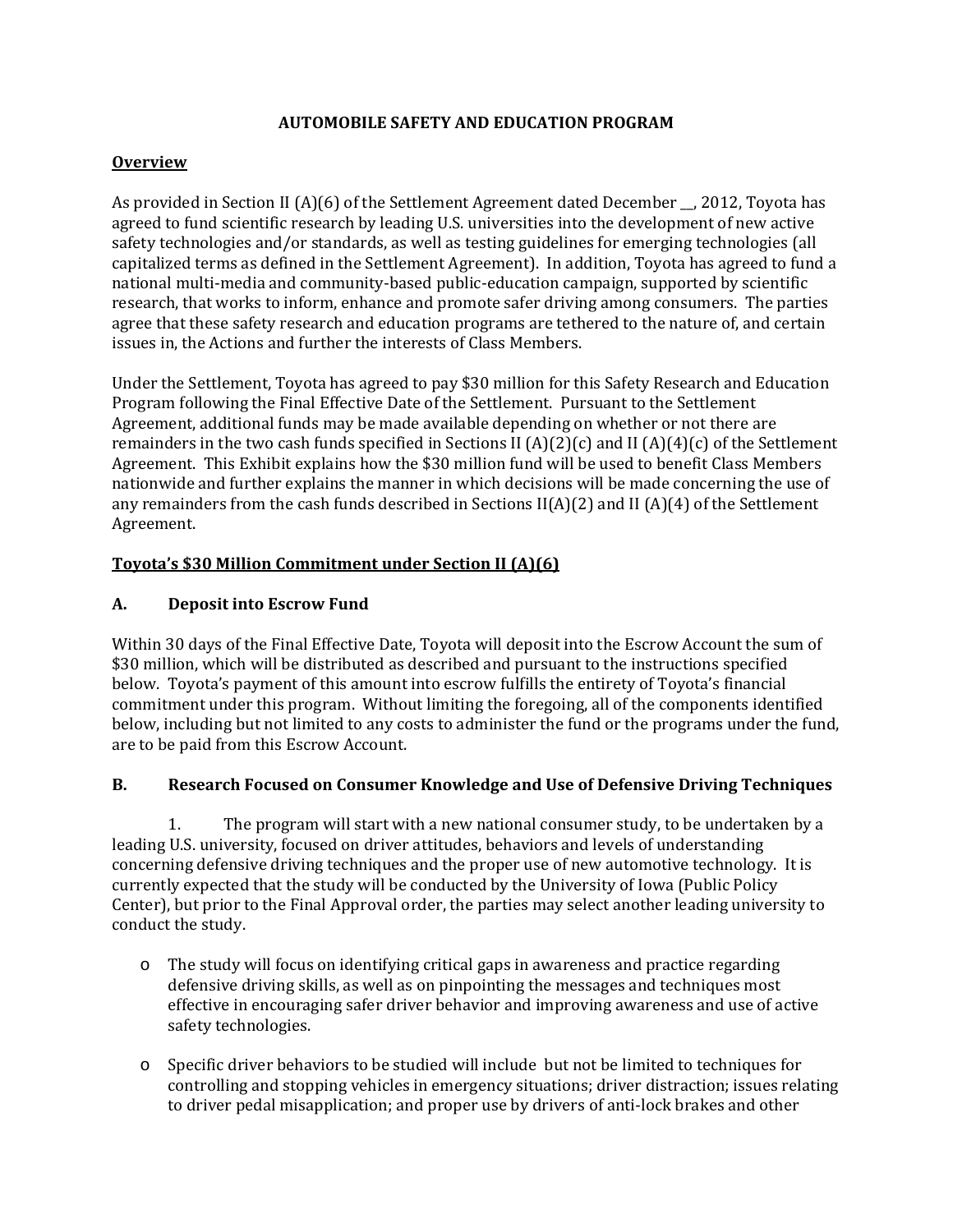advanced technologies made possible by electronic throttle control systems, such as brake override systems, vehicle stability control and radar cruise control.

- $\circ$  The study will assist the parties in developing the content of the National Driver Safety Education Campaign described below.
- $\circ$  The study will be an academically rigorous field study intended to inform the National Driver Safety Education campaign described below; inform ongoing and future research by other institutions, safety agencies and industry; and support other national and communitybased driver safety education campaigns.
- $\circ$  The selected university may choose to retain a survey firm to help to develop and implement the field portions of the study.
- $\circ$  Approximately \$800,000 will be budgeted to fund the study (which includes any expense for the survey firm to help develop and implement the field portions of the study).

2. Plaintiffs' Class Counsel and Toyota's Negotiating Counsel will meet and confer to determine the instructions for distribution from the Escrow Account to pay for this component of the program. If Plaintiffs' Class Counsel and Toyota's Negotiating Counsel cannot reach a written agreement on these issues through their meet-and-confer process, any disagreements shall be resolved by the Settlement Special Master, whose written decision shall be final and binding.

## **C. National Driver Safety Education Campaign**

1. The following National Driver Safety Education campaign will be undertaken by a leading U.S. university or national safety organization. It is currently expected that the campaign will be undertaken by the University of Iowa (Public Policy Center), but the parties may select another leading university or national safety organization prior to the Final Approval order. The campaign will follow the research described above and will be guided by its results. The campaign will include a combination of print, TV, digital and radio advertising to deliver the content of the program. 

- $\circ$  The goal for reach/frequency for the program will be 90/12 (*i.e.*, 90% of adults in key target markets would see the company's message 12 times over the length of the campaign). This is based on an audience target of age 18 or older.
- o The specific mix of media, as well as particular frequency and reach metrics, will be subject to discussion among Plaintiffs' Class Counsel, Toyota' Negotiating Counsel and the selected education organization partner, based in part on prevailing advertising rates at the time the program is launched.
- $\circ$  The budget would cover all costs of the campaign, including but not limited to the cost of producing the advertisements and buying the media space.
- $\circ$  The selected education organization will develop and suggest a plan, describing in detail the content, components and implementation of the campaign, subject to review by Plaintiffs' Class Counsel and Toyota's Negotiating Counsel. Any disagreements would be resolved through meet and confer among Plaintiffs' Class Counsel, Toyota's Negotiating Counsel and the selected education organization. If the parties cannot resolve any disputes through the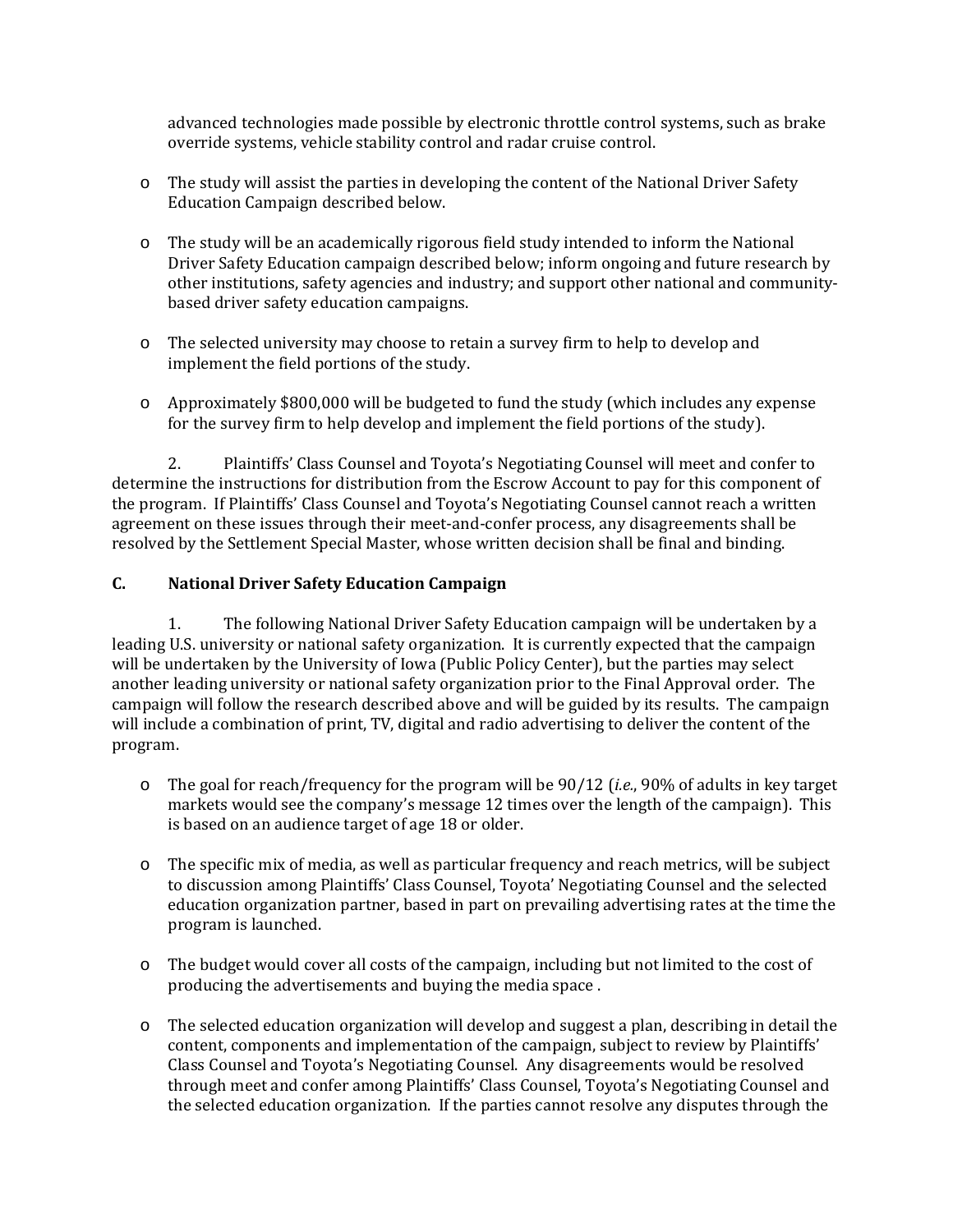meet-and-confer process, any disagreements shall be resolved by the Settlement Special Master, whose written decision will be final and binding.

- $\circ$  The campaign may utilize consumer research data to inform messaging designed to change public attitudes and improve driving behaviors.
- $\circ$  The campaign would be supported by digital assets -- such as a website providing insights about common driving errors taken from the survey and tools/videos/tests/classroom materials to help educators instruct drivers about what to do in an emergency -- as well as social media.
- $\circ$  Safety experts from Toyota's Collaborative Safety Research Center may be engaged to help educate consumers about defensive driving techniques and active safety technologies as part of this campaign, but shall not be paid from the fund to do so.
- $\circ$  The budget for this campaign will not exceed \$14.2 million; funds would come from the Escrow Account, and counsel would meet and confer to agree upon payment instructions in writing, with the Settlement Special Master resolving, in writing, any disagreements regarding funding.

#### **D. Safety Research**

1. The third component of the program will fund university-based public research to develop advances in active safety features, vehicle control and driver attention.

- Leading U.S. universities will conduct research for the public benefit with a multi-year mandate to pursue research programs into existing, new or emerging active safety technologies, based around national and regulatory safety priorities, as well as to develop a better understanding of key safety-related behaviors, with findings to be shared broadly across the automotive industry.
- o Each of the following universities has expressed interest in conducting this research under this program: Stanford University (CARS), University of Michigan (UMTRI), Texas A&M University (TTI), MIT (Age Lab) and the University of Iowa (Public Policy Center).
- $\circ$  The parties will choose some or all of these institutions to conduct the research and may add or substitute one or more similar universities prior to the Final Approval Order. Based on further discussion with the potential grant recipients, funding will occur either by direct grants to the institutions or by establishing a research consortium of multiple universities, with one university chosen to administer the research and meet the mandate defined by the program.
- $\circ$  Research topics for the research initiatives will benefit Class Members nationwide and will include, but not be limited to, general approaches to crash avoidance, human interface design, and lane departure warning/prevention and driver distraction.
- $\circ$  The budget for this research program will not exceed \$15 million.